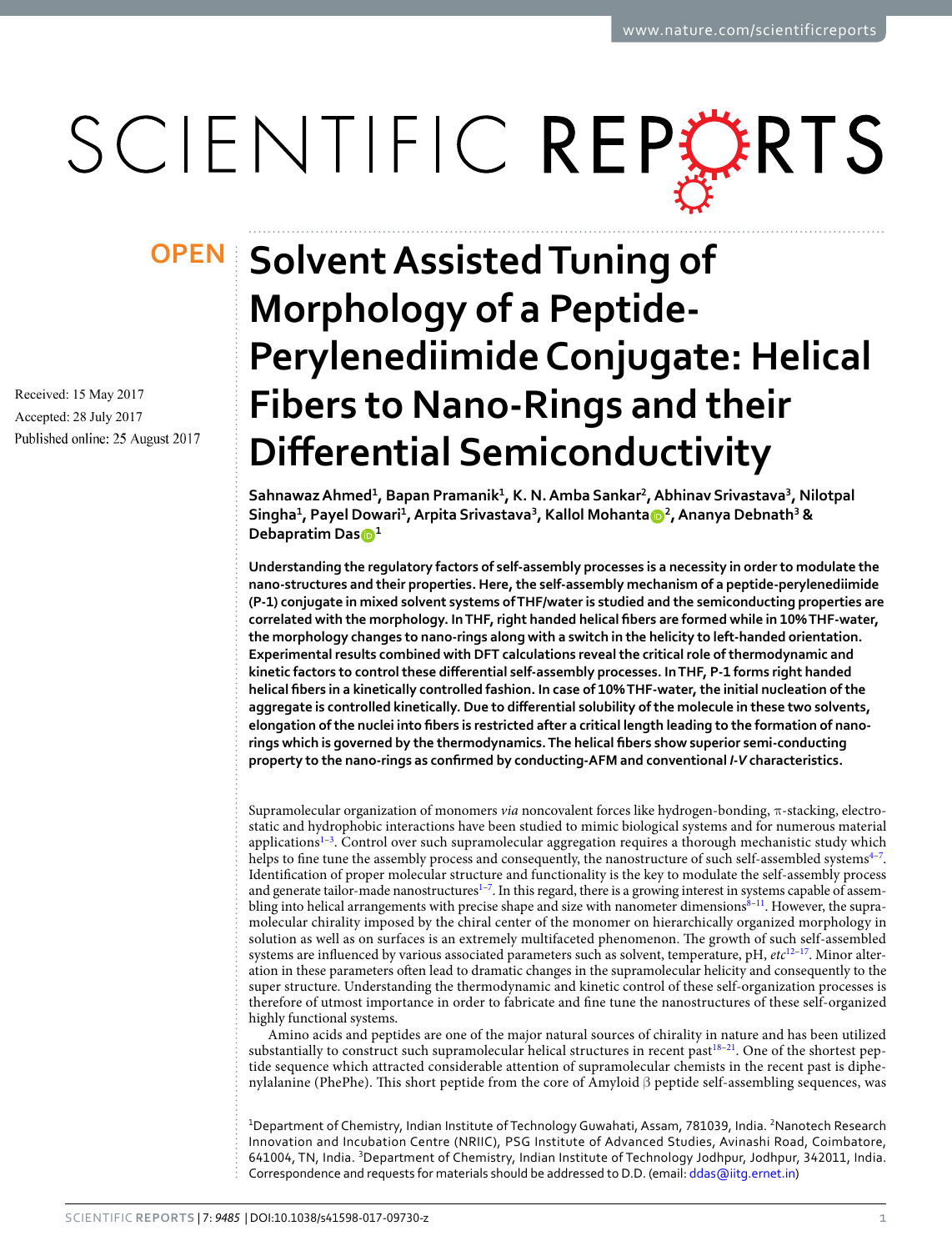

<span id="page-1-0"></span>**Figure 1.** (**A**) Molecular structure of **P-1**; FESEM images of **P-1** (10 µM) nanostructures obtained from THF/water mixed solvents with different volume ratios of (**B**) THF; (**C**) 10% THF and (**D**) 50% THF. All measurements were carried out after 72 h of mixing.

identified through a methodical reductionist approach envisioned to find the minimum recognition motif for self-assembly<sup>[22](#page-11-10)</sup>. Importantly, the so-called "PhePhe" motif with a notably simple chemical structure has recently revealed its full potential in self-assembly. A plethora of scientific reports spanning chemical and nano-technology to medicine and biological applications have recently been published $2^{2-25}$  $2^{2-25}$  $2^{2-25}$ . Interestingly, subtle modifications in the chemical structure of the Phe-Phe derivative or minute changes in the experimental conditions are adequate to attain different nanostructures<sup>[22](#page-11-10)[–25](#page-11-11)</sup>. Although the understanding of these systems and the ability to forecast their supramolecular behavior is rapidly developing, yet there is no generalized principle for the design of specific nanostructures.

In this regard, helical nanostructures created by π–systems are of particular interest due to their potential applications in organic electronic devices<sup>26-[29](#page-11-13)</sup>. One such extended  $\pi$ -conjugated ring system is Perylenediimide (PDI). PDIs, with their well characterized self-assembling properties, have recently evolved as important building blocks for functional materials and found their applications in organic-electronic materials such as solar cells, field-effect transistors and light emitting diodes<sup>[30–](#page-11-14)[32](#page-11-15)</sup>. Helical nanostructures formed by PDI-sugar/saccharide conjugates have been reported by Faul et al. and found to be influenced by external factors like polarity of the medium<sup>[14](#page-11-16)</sup>. However, except few such examples, not much effort has been made to understand the underlying mechanism behind such differential assembly processes and formation of different nanostructures<sup>[12,](#page-11-6) [14](#page-11-16)</sup>. We envisioned that the conjugation of the "PhePhe" motif with PDI core will lead to a helical assembly owing to the presence of chiral amino acids as well as a π–stacking unit in the form of PDI. Investigation on the factors influencing the formation and fine tuning of the helical nano-aggregates will certainly be of tremendous importance to gain control over such assemblies. Moreover, correlating the semiconducting properties with the aggregated nano-structures will certainly allow us to create nano-materials with desired material properties.

Herein, we report the aggregation behavior of a symmetrical conjugate of "PhePhe" motif and PDI core (**P-1**, Figure [1A](#page-1-0)). The self-assembly, nanostructure and formation mechanism were studied in tetrahydrofuran (THF) with varying ratio of water. The terminal "PhePhe" dipeptide units provide the supramolecular chirality while the planner symmetrical PDI core is responsible for the well-studied π–π stacking. The combination of these two factors lead to the formation of helical nano-fibers in THF while in presence of higher percentage of water, not only the helicity changed but also the morphology shifted to nano-rings. The detailed study reveals the kinetic and thermodynamic control of the self-assembly processes in different conditions. The presence of PDI moiety leads to the semiconducting behavior of the nanostructures which also depends on the morphology of the assemblies. The insights obtained from this study will help to gain control over the morphology as well as the physical property and applicability of such materials.

#### **Results and Discussion**

The morphologies of **P-1** in THF-water mixed solvents (with different volume ratios at a concentration of  $10 \mu$ M) were examined by field emission scanning electron microscopy (FESEM). Network of high aspect ratio (3–10  $\mu$ m)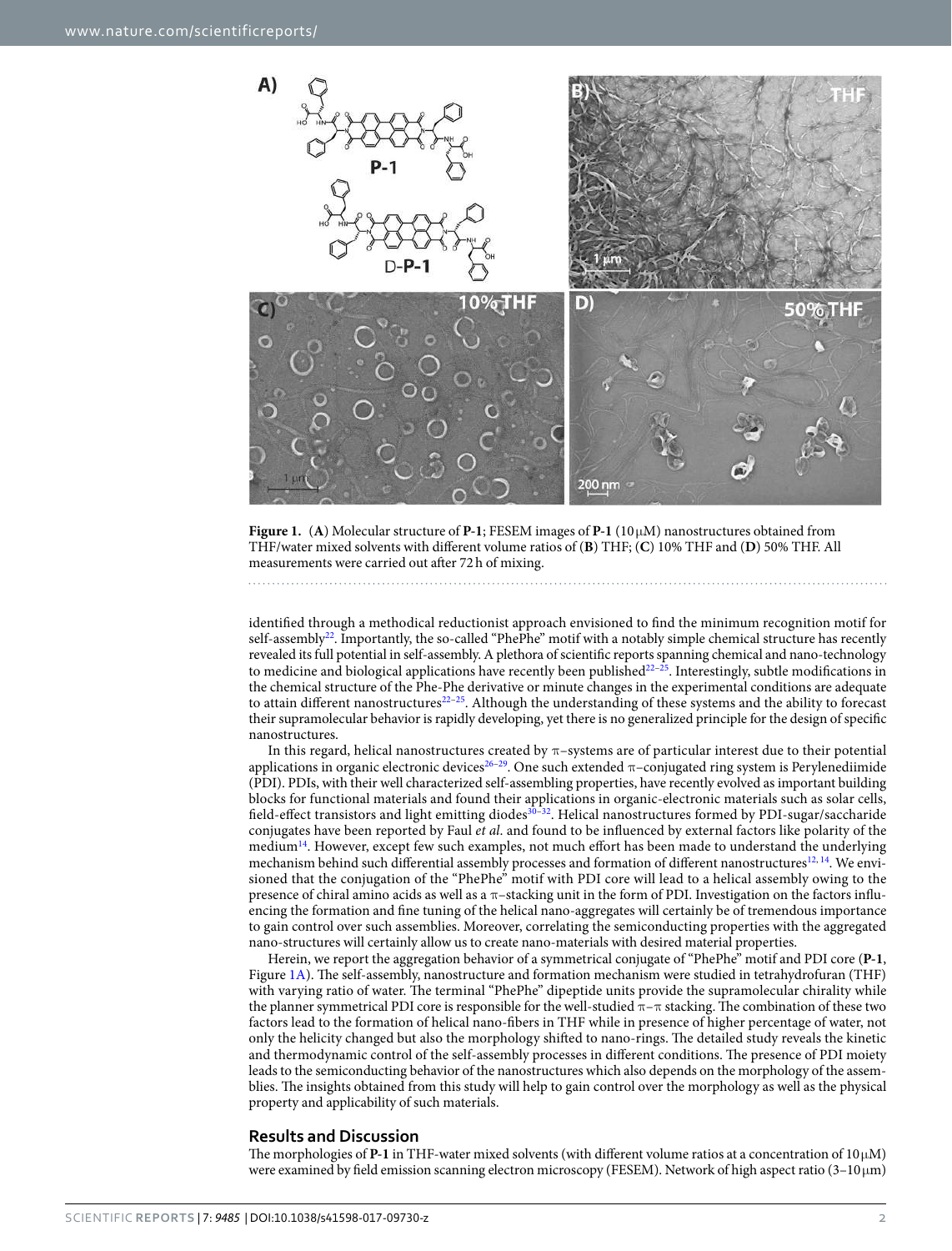

<span id="page-2-0"></span>**Figure 2.** (**A**) Absorption spectra and (**B**) emission spectra of **P-1** (10 µM) in different volume ratio of THF/ water under ambient condition. Inset of (**A**) Absorption ratio of the 0–0 and 0–1 transition at different THF content. All measurements were carried out after 72 h of mixing.

right-handed helical fibers were observed in THF (Figure [1B](#page-1-0)). Notably, to overrule the possibility of formation of these morphologies due to drying process during the sample preparation, FESEM images of samples at 0.1 and 1 µM concentrations were taken but no clear morphologies could be observed (Figure [S13,](http://S13) SI). In a THF-water binary system with high amount of water (90%, above which difficult to solubilize), nano-rings with 150–250 nm diameter were obtained (Figure [1C](#page-1-0)). Interestingly, in 50% THF, both, fiber and nano-ring like morphologies were observed (Figure [1D](#page-1-0)). Notably, formation of loop in the fibers to generate the rings were also observed at places. Similar morphologies were also found from transmission electron microscope images (Figure [S14,](http://S14) SI).

To understand the aggregation of **P-1** in these solvent systems, absorption, emission and CD spectra were recorded at various solvent compositions. The absorption spectrum of **P-1** in THF exhibited three characteristic vibronic bands at 517, 482 and 460 nm which are attributed to the 0–0, 0–1 and 0–2 vibrational transitions respec-tively (Figure [2A](#page-2-0) and Figure [S15,](http://S15) SI)<sup>[12,](#page-11-6) [14](#page-11-16), [33](#page-11-17)[–35](#page-11-18)</sup>. Ratio of the absorption corresponding to the 0–0, 0–1 transitions obtained  $(A_{0-0}/A_{0-1}= 1.44)$  is far lesser than the same for monomeric species (1.72 at a concentration of 0.1  $\mu$ M, Figure [S16,](http://S16) SI) and higher than the standard value of fully aggregated state (>0.8) suggesting that the part of the population are in aggregated state $36-39$  $36-39$  $36-39$ . The aggregation is also supported by the broadening of the signals in the excitation spectra (Figure [S17](http://S17), SI). With gradual increase in water content, a consistent red shift accompanied with decrease in absorbance was recorded for all these transitions. Further, to confirm the aggregation, <sup>1</sup>H NMR spectra were recorded at different concentration. The signals corresponding to the PDI core as well as Phe units of the conjugate showed a significant up-field shifts ( $\Delta \delta_{\text{PDI}}= 1.39$  ppm and  $\Delta \delta_{\text{Phe}}= 0.85$  ppm) as we move from  $0.1\,\upmu\textrm{M}$  to  $10\,\upmu\textrm{M}$  (Figure [S18,](http://S18) SI). However, above this concentration, no further change in their respective chemical shifts were observed. The up-field shift signifies the aggregation between the molecules.

Below 20% THF, a drastic change was observed in the absorption spectra as the fine structure is lost and a new shoulder appeared at ~550 nm which is typically a sign of co-facial  $\pi-\pi$  stacking<sup>[12](#page-11-6), [36](#page-11-19)–[39](#page-12-0)</sup>. In 10% THF, A<sub>0–0</sub>/A<sub>0–1</sub> value dropped to 0.77 which signifies fully aggregated state of molecules in this system<sup>[36](#page-11-19)-39</sup>. The bathochromic shift of the absorption maxima, broadening of peaks along with the appearance of peak at 550 nm indicate the presence of aggregates<sup>[12](#page-11-6), [14,](#page-11-16) [40](#page-12-1)</sup>. The formation of J-aggregates is further supported by emission spectra as shown in Figure [2B](#page-2-0). In THF, the emission spectrum is the mirror image of corresponding absorption spectrum with a maxima at 533 nm (Stokes shift of 15 nm). With increase in water content, a bathochromic shift accompanied by quenching of the emission was observed indicating the onset of aggregation. Below 20% THF, the emission is completely lost and a new band appeared at 610 nm. Further information about the aggregation obtained from the appearance of structure-less broad band centered at ~540 nm in the excitation spectra collected at 600 nm (Figure [S19,](http://S19) SI).

The circular dichroism (CD) data showed intense cotton effects for **P-1** in 10% THF. As shown in Figure [3,](#page-3-0) the CD spectrum showed a bisignate CD signal with a positive signal at 482 nm and negative signals at 522 and 550 nm (crossover at 502 nm). In order to avoid any artifact, the spectra were recorded three times and the signals arising from blank were subtracted. The bisignate CD signal observed in this case indicates aggregated arrangement of **P-1** where the transition dipoles are oriented in a helical manner<sup>[14](#page-11-16), [41](#page-12-2), [42](#page-12-3)</sup>. The positive/negative bisignate signal with increasing wavelength suggests that compound **P-1** adopted a left-handed helical arrangement in this solvent composition<sup>[14,](#page-11-16) [41](#page-12-2), [42](#page-12-3)</sup>. Similar CD signals, though comparatively lower in intensity, were observed in case of 50% THF.

Interestingly, in THF, though the crossover point remains the same, negative to positive bisignate signals were observed along with decrease in intensity. The reversal of the positive and negative signals indicates the change in the helicity from left-handed to right handed orientation. Notably, this is consistent with the right handed helical fibers obtained from THF. The D-analogue (D-**P-1**) of the compound, with D-PhePhe units, showed the mirror image CD signals in each case. The morphologies were also consistent with the CD-signals as left-handed helical fibers were formed in THF (Figures [3](#page-3-0) and [S20](http://S20), SI) while in 10% THF, nano-rings were observed.

To investigate the self-assembly mechanism in these solvent systems, time-dependent absorption and CD spectra of **P-1**in different THF-water compositions were recorded (Figure [4\)](#page-4-0). Interestingly, in case of 10% THF,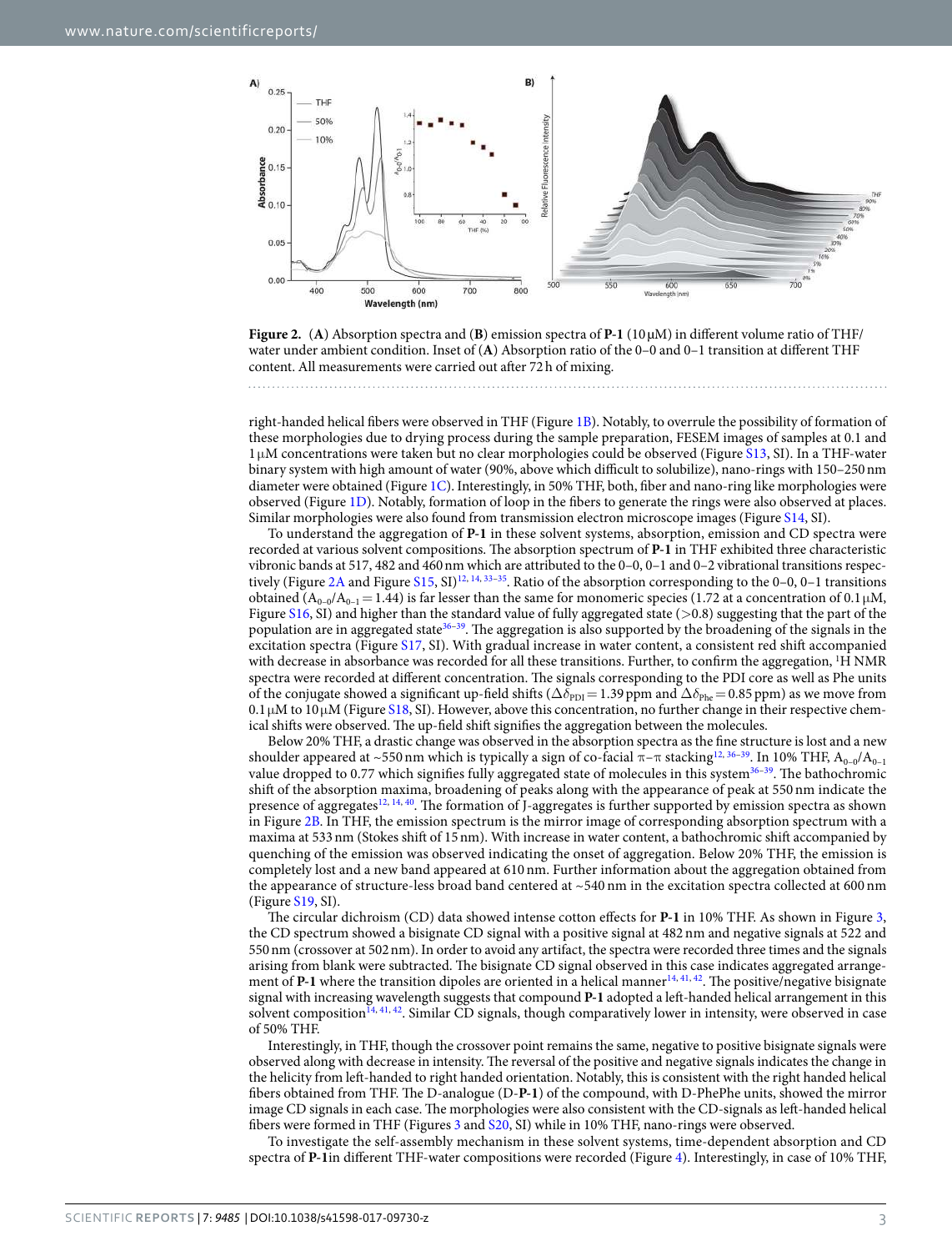

<span id="page-3-0"></span>**Figure 3.** CD spectra of **P-1** (10 µM) in different volume ratio of THF/water under ambient condition. All measurements were carried out after 72 h of mixing.

initially a low intensity bisignate signal was observed. The intensity was drastically enhanced over a period of 24 h and a clear bisignate CD signal with a positive peak at 482 nm and negative signals at 522 and 550 nm were observed (with a crossover at 502 nm). To ensure that the enhancement in the CD is a time dependent process even at the initial stage, the CD spectra were recorded at a 30 minutes interval for first 6 h which show a continuous enhancement of the signal during this period as well (Figure [S21,](http://S21) SI). Similarly, in the absorption spectra, the absorption ratio of the 0–0 and 0–1 transitions was observed to be ~1.30 initially. The ratio dropped to 1.1 within a period of 6 h. The absorption ratio dropped further to 0.77 after 24 h and remained unchanged after that. The decrease in the absorption ratio was accompanied with a broadening of the spectra. The saturation value of 0.77 is similar to the aged sample as shown in Figure [2](#page-2-0). The observed results suggest that, even at the nucleation stage, **P-1** adopted a left-handed helical arrangement and the nucleation was a kinetically controlled process. With time, the aggregation proceeds in a thermodynamically controlled fashion<sup>[12,](#page-11-6) [14](#page-11-16)</sup>.

The thermodynamic control was further elucidated by recording the FESEM images at different time intervals (Figure [5A–C](#page-5-0)). At initial stage (0 h), though no clear morphology could be found, after 6 h, some aggregated structures could be observed. In case of the 12 h aged sample, the formation of ring like structures started appearing. After 24 h, the morphology was very similar to that shown in Fig. [1B](#page-1-0) and uniform nano-rings were found all over the surface.

However, in THF, neither did the absorption nor did the  $A_{0-0}/A_{0-1}$  ratio (remained constant at 1.44) change with time up to 72h (Figure [4](#page-4-0)). Similarly, no observable change was monitored in the CD signal over a period of 72 h. The morphology study showed right-handed helical fibers from the very initial stage and did not change with time. These observations signify that the aggregation in THF, takes place in a kinetically controlled process<sup>[12,](#page-11-6) [14](#page-11-16)</sup>.

The case of 50% THF system was also similar to that of the 10% THF. The absorption spectra showed a decrease in absorption with time. The absorption ratio for the 0–0 and 0–1 transitions dropped from 1.33 to a saturation value of 1.21 within 24 h suggesting maximum aggregation after this time. The system showed a weak CD-signal at the initial state and interestingly, showed multiple bisignate signals with crossover points at 482 nm and 521 nm. However, after 6 h, the pattern changed to that of 10% THF system showing a bisignate signal with positive and negative peaks at 482 and 550 nm respectively. The positive/negative pattern indicates the formation of left-handed helical aggregates which matches with the CD signal of the matured samples (Figure [3\)](#page-3-0). The intensity of the signals increased with time but after 24 h no change was observed. Unlike the case of 10% THF, the time dependent FESEM study of 50% THF system showed (Figure [5D–F](#page-5-0)) fiber like structures at the initial stage (0 h) while both fiber as well as nano-rings were found after 12 h. After 24 h, the morphology was predominantly filled with nano-rings with occasional appearance of fibrous structures which was similar to that of the 72 h aged sample (Figure [1D\)](#page-1-0).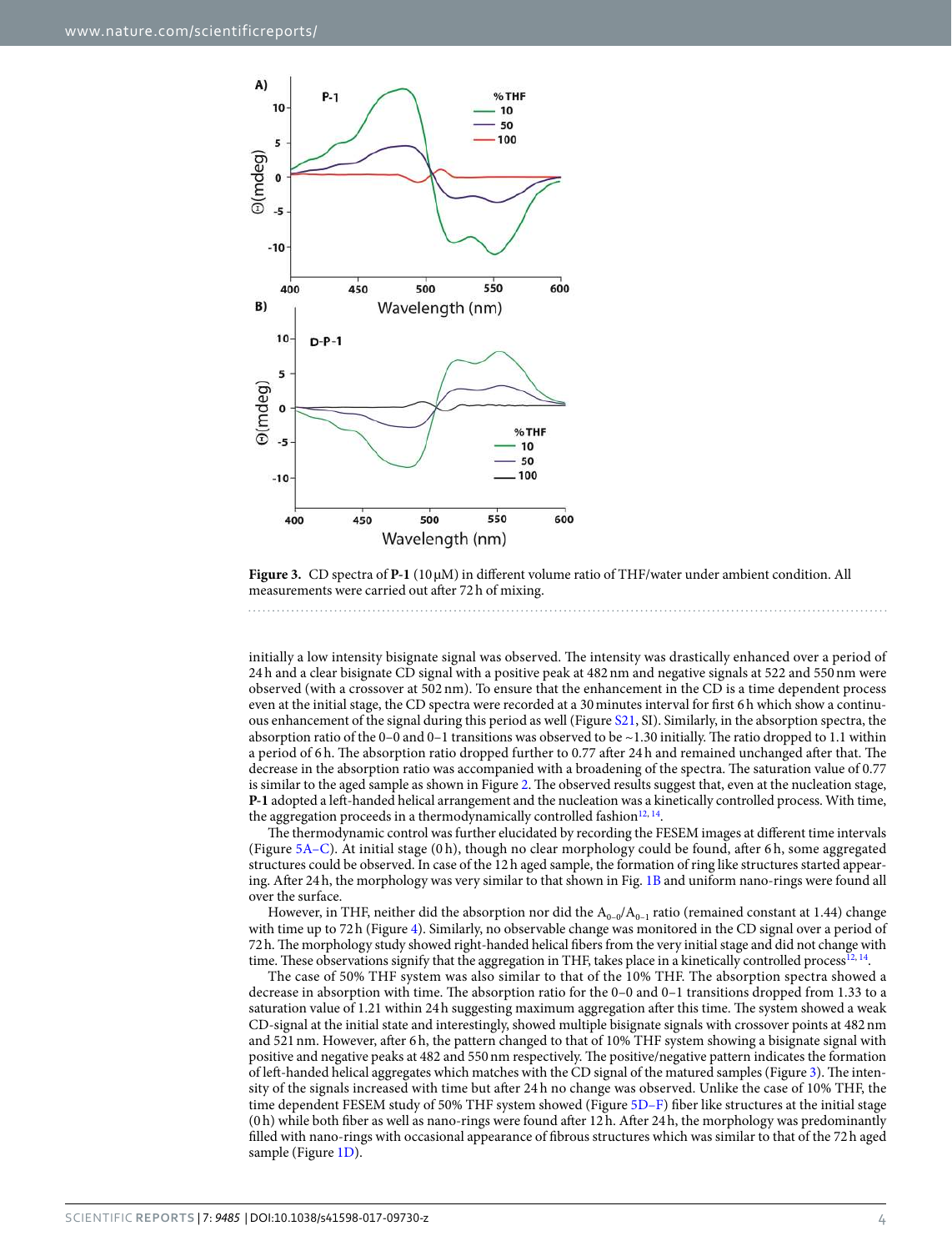

<span id="page-4-0"></span>**Figure 4.** Time dependent (**A**–**C**) absorption and (**D**–**F**) CD spectra of **P**-**1** (10 µM) in THF, 50% THF and 10% THF mixed solvent systems respectively.

To further consolidate the kinetic and thermodynamic control over the self-assembly of **P-1** in different solvent systems, temperature dependence of the absorption and CD spectra were recorded (Figure [6](#page-6-0)). Absorption and CD spectra recorded for **P-1** in THF between 25 and 55 °C (at a rate of 1 °C min<sup>−</sup><sup>1</sup> ) showed no noticeable change during the heating and cooling cycles supporting the kinetic control over the assembly and the assembly is thermodynamically stable. Notably, in the case of 10% THF, both absorption and CD signals showed significant changes as a function of temperature. The absorption increased with increase in temperature followed by a reversal of the A<sub>0–0</sub> and A<sub>0–1</sub> ratio. The mole fraction of aggregate at each temperature ( $\alpha_{\text{agg}}(T)$ ) estimated for both heating and cooling process showed no significant change in the curve (Figure [S22](http://S22), SI). Moreover changing the rate of heating cooling (from 1 to 0.1 °C min<sup>-1</sup>) also did not impart any change in these pattern. In case of CD signals, the intensity decreased with temperature as can be seen in Fig. [6.](#page-6-0) On cooling, both the spectral features restored back to their initial positions. The dependence of both absorption and CD signals as well as the ( $\alpha_{\text{age}}(T)$ ) values on temperature strongly support the thermodynamic nature of the assembly[43](#page-12-4)[–45](#page-12-5). In the case of 50% THF, somewhat mixed responses were obtained. Both, absorption and CD signals showed slight changes as the absorption increases with temperature while the CD intensity decreased. However, the observed changes were much lower compared to that of the case of 10% THF system. The minor changes observed in this case may presumably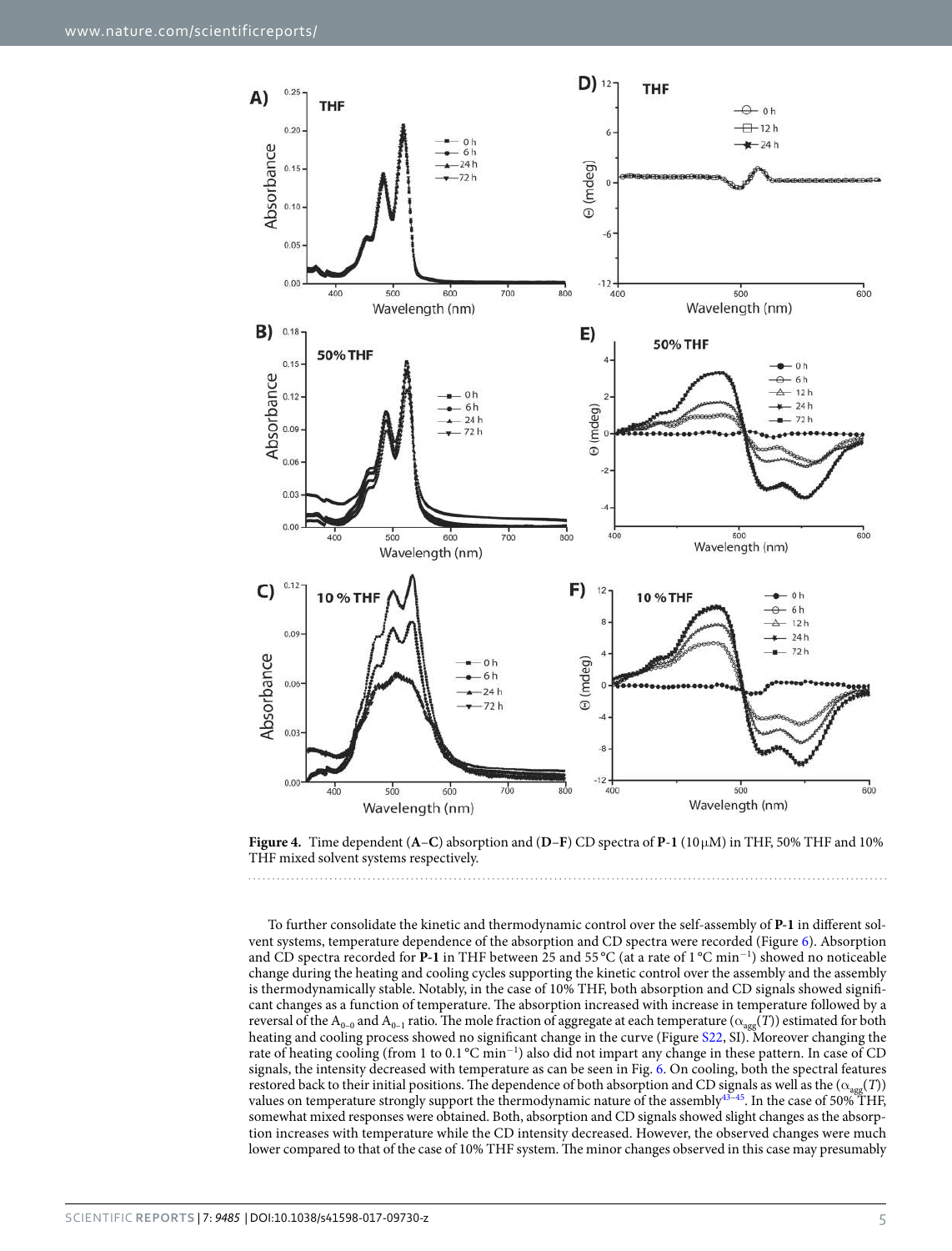

<span id="page-5-0"></span>**Figure 5.** FESEM images of **P-1** (10 µM) nanostructures obtained from 10% THF and 50% THF mixed solvents at different time intervals.

due to the fact that both thermodynamic and kinetic factors control the assembly in this case which supports the appearance of mixed morphology in this case.

To further elucidate the self-assembly mechanism, <sup>1</sup>H NMR and IR spectra of the matured samples were recorded. In deuterated THF (THF- $d_8$ ), the aromatic and the amide protons appeared as sharp peaks which broadened considerably in presence of D<sub>2</sub>O (Figure [7A\)](#page-7-0). In 50% THF- $d_8$ , a clear up-field shift of the aromatic protons arising from PDI core was observed. Interestingly, the phenylalanine protons showed two broad signals, one down-field shifted while the other slightly up-field shifted. With further increase in  $D_2O$ , i.e. 10% THF- $d_8$ , these two sets of protons were further separated as one of them moved to higher chemical shift value while the other showed up-field shifts. Though it is possible that these splitted signals arise from two different "Phe" protons on each sides of the PDI core, the close proximity and similar chemical equivalence of these two "Phe" groups (as they appear at the same chemical shift values in case of  $THF-d_8$ ) make this possibility very unlikely. On the other hand, two different signals may arise from the "Phe" protons of two different sides of the PDI core if the environments are different around these two sides. As no conclusion could be drawn from the NMR study, IR spectra were recorded for these samples. As shown in Fig. [7B](#page-7-0), the sample from THF showed three clear carbonyl stretch-ing frequencies at 1639 cm<sup>−1</sup> (imide), 1718 cm<sup>−1</sup> (amide) and 1777 cm<sup>−1</sup> (carboxylic acid)<sup>[34](#page-11-20), [46](#page-12-6)</sup>. As the water content enhanced, not only the intensity for the amide band decreased dramatically, the signal split in to two. The new signals arising from the amide bonds appear at 1708 cm<sup>-1</sup> and 1728 cm<sup>-1</sup> in case of 50% THF. In 10% THF, further shifts were observed and the bands appeared at 1702 and 1731 cm<sup>-1</sup>. As there is only one amide carbonyl group on each sides of PDI core, the splitting of the amide signal signifies they are under different environments. This phenomenon indicates that in 10% THF, two sides of the aggregated PDI cores are not equivalent which also explains the splitting of "Phe" protons in NMR study.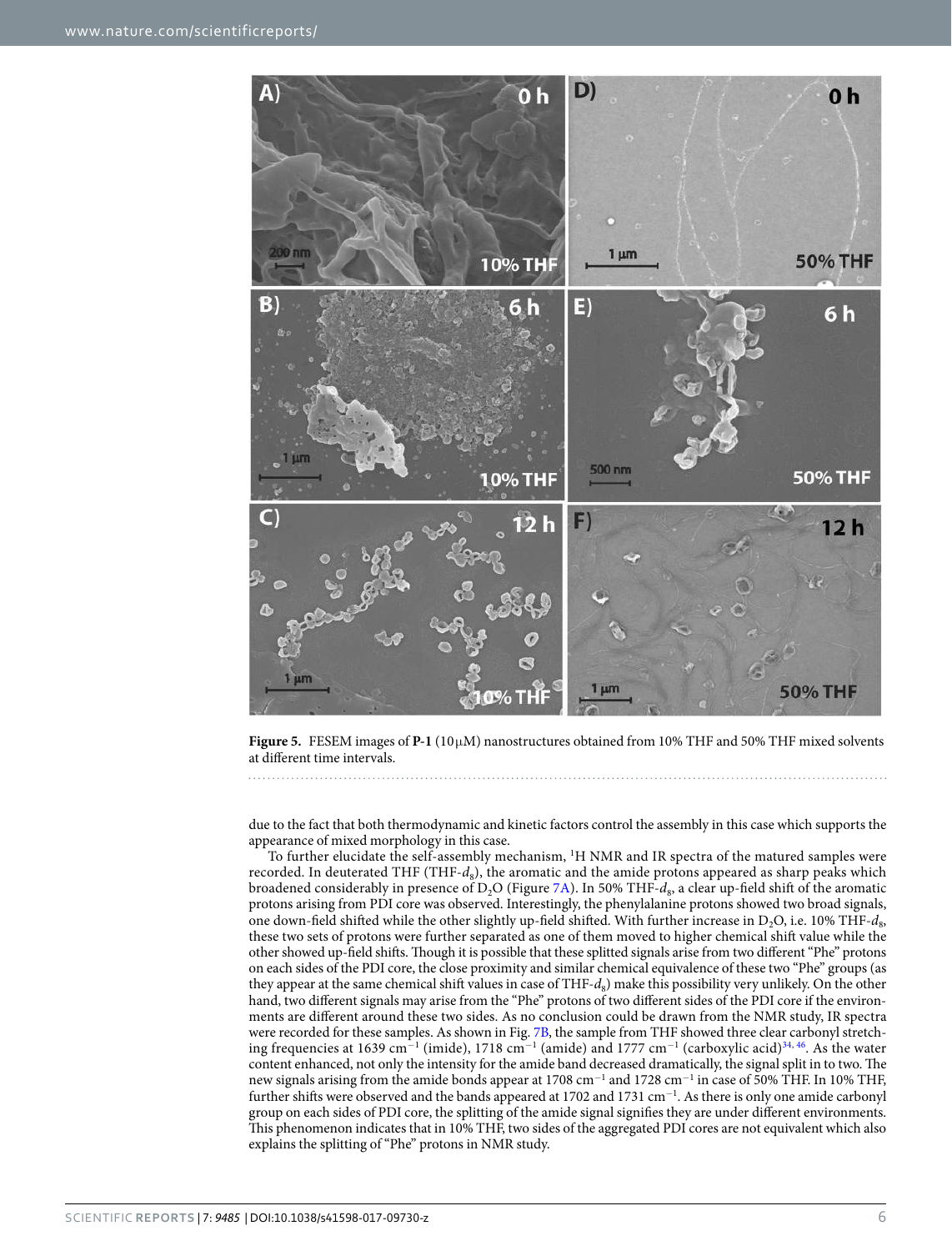

<span id="page-6-0"></span>**Figure 6.** Temperature dependent absorption (**A**–**C**) and CD (**D**–**F**) spectra of 10 µM solutions of **P-1** in different THF-water compositions.

DFT calculations were performed to find out the energetically favorable mechanism of the self-assembly. Three initial configurations of PDIs are chosen based on relative orientations of "PhePhe" units (Figure [S23](http://S23), SI). These are geometry optimized (Figure [S23](http://S23), SI) to obtain the energetically most favorable structure. The most stable configuration forms the nucleus of the aggregates. Figure [8](#page-7-1) shows how the optimized stable geometries can be stacked to form helical aggregates as proposed in Figure [9](#page-8-0). The helical aggregate can form a nano-ring due to the attractive depletion energy of the expelled water from the core (where the THF molecules reside) which can be accommodated within the bulk-water near the "PhePhe" groups at outer rim of the nano-rings. Thus the inner and outer "PhePhe" groups are differentially solubilized in THF and bulk water respectively to provide an energetically favorable condition.

Based on the presented data and theoretical calculations, it is now possible to summarize the detailed mechanism of the self-assembly processes involved. **P-1** is sparingly soluble in water  $(<0.1 \mu M$ ) but shows moderate solubility in THF (~0.1 mM) and thus THF can be termed as a good solvent and likewise, water as poor solvent for **P-1**. However, even in THF, the molecules form kinetically controlled aggregate. The molecules, owing to the presence of chiral residues, form right-handed helical nano-fibers (Figure [9\)](#page-8-0). In presence of a poor solvent like water, the self-assembly occurs dominantly in a thermodynamically controlled fashion. In this case (10% THF), the nucleation of aggregates at the initial stage is a kinetically controlled process and leads to a left-handed helical nuclei. The nuclei further grow with time and the growth of the nuclei is thermodynamically driven. Following the kinetically controlled nucleation, owing to the 'sergeant and soldiers rule', the helicity of the assembly remained left-handed<sup>[47](#page-12-7)</sup>. As the nuclei grow, in case of 10% THF, the THF molecules presumably tend to form an inner core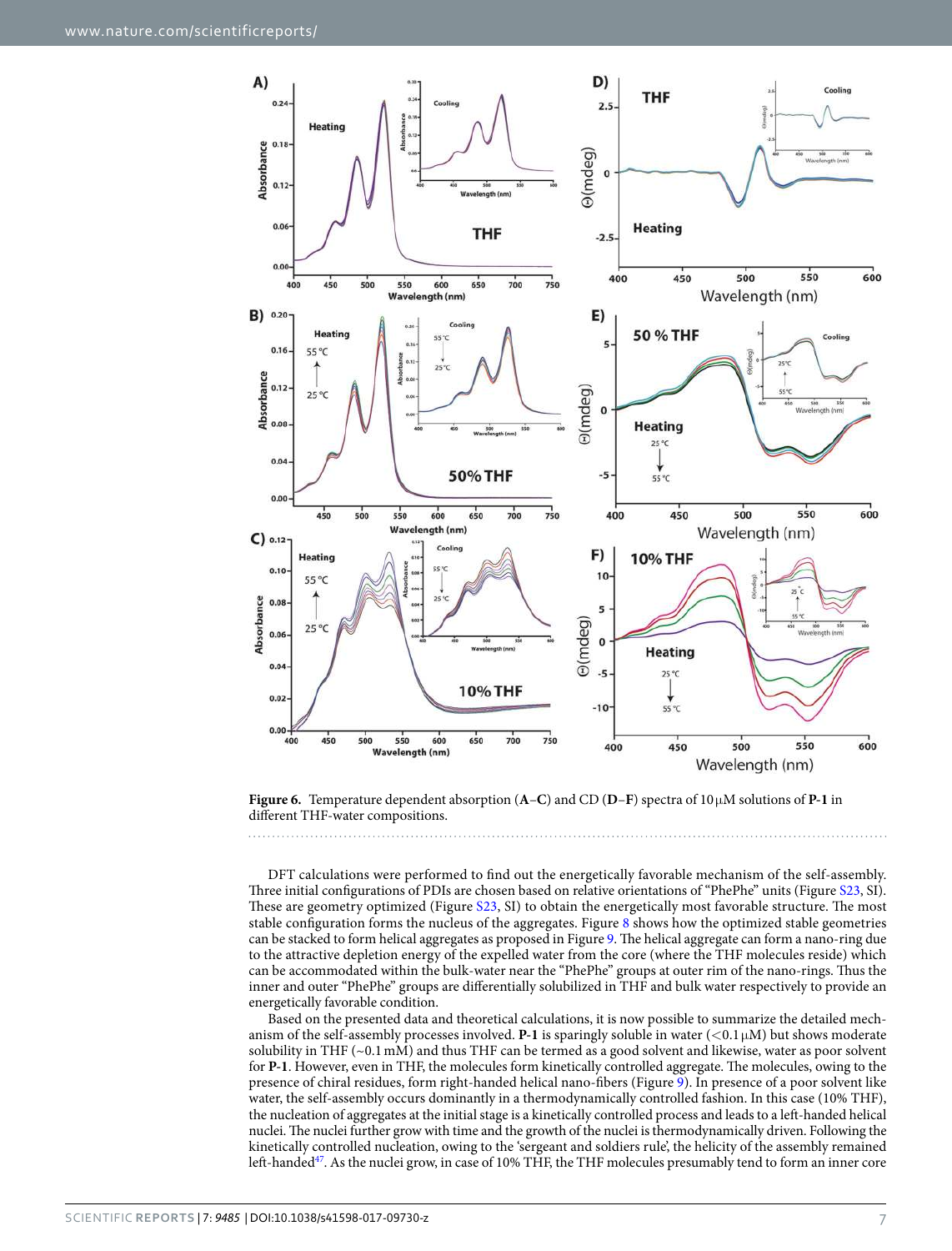

<span id="page-7-0"></span>



<span id="page-7-1"></span>**Figure 8.** (**A**) Optimized geometry of the monomer from DFT calculations, (**B**) Left handed stacking arrangement of **P-1** molecule from DFTB calculations.

where the "PhePhe" units of one side of the stack get easily solubilized. Being the poor solvent as well as more in number, water molecules tend to come out of this core region, keeping THF within the core in order to increase entropy where depletion energy plays a role. Therefore, the solubilization of the "PhePhe" units are different in the outer and inner rims of the nano-rings. This explains the presence of two types of Phenyl groups as well as two different amide signals in IR spectra. This differential solubility in turn creates a critical hydro-dynamic radius to chain length which does not allow the chain to grow along the long axis but forms the ring.

As mentioned in the introduction, the semiconducting property of PDI based molecules is of immense importance owing to their applications in organic-electronics. However, only few studies has so far been reported to correlate the conducting property with the morphology of these self-assembled n-type semiconductors<sup>[48](#page-12-8), [49](#page-12-9)</sup>. In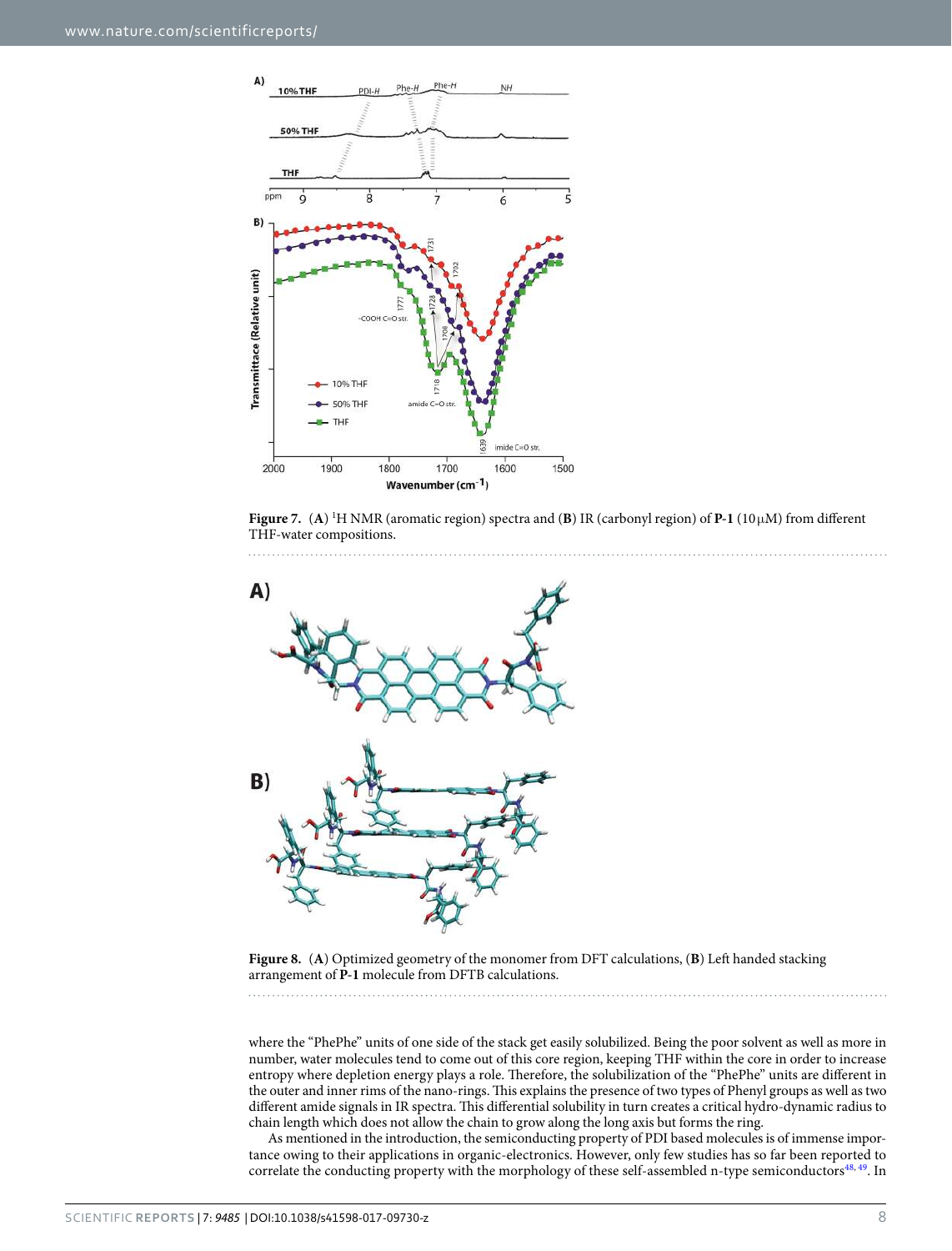

<span id="page-8-0"></span>**Figure 9.** Schematic presentation of the thermodynamic and kinetic control of the self-assembly process of **P-1** in different solvent composition to show the formation mechanism for helical nano-fibers and nano-rings.

order to evaluate the relation between nano-structures with their conducting ability, the helical nano-fibers and nano-rings were subjected to Conducting – Atomic Force Microscopy (C-AFM).

The topography of the nanofibers and nano-rings has been observed in height profile of contact mode AFM images. For THF system, 3-dimensional images of nanofibers were obtained all over the surface (Figure [10A](#page-9-0)). The scanning resistance image (SRI, Figure [S24,](http://S24) SI) shows higher current at the nano-fiber regions and dark points correspond to low current regions on the substrate. With the set point bias the maximum current recorded is around 150 pA. The current-voltage characteristics have been recorded at the probe points (points indicated by arrows, Figure [10\)](#page-9-0). These probe points were carefully chosen so that the probe can land either on nano-fiber or on valley. For current-voltage characterization, a bias sweep from −5 V to +5 V has been applied and respective currents were recorded. These characteristics show quite higher current value, whereas an abrupt increase in current can be seen in negative bias after −4 V. The characteristics testify that the probed nanostructures are electronically active and semiconducting in nature. This is affirmed from the increasing conductivity and the nature of the characteristics – which signifies that there should be a band gap to facilitate charge flow through them.

A similar treatment with the sample from 10% THF system revealed the formation of nano-rings on the surface as can be seen from Fig. [10C–D](#page-9-0). A higher valley, distinctive of the lower back-ground was observed which might apparently be formed by coalescing the nano-rings side-by-side. The SRI (Figure [S24,](http://S24) SI) also confirms the same where this structure seems as a brighter patch. Though the nano-rings are formed by the aggregation of **P-1**, the conductivity is much lesser than that of the nanofibers as the maximum current recorded at set point condition is 30 pA. The lower conductivity is also observable from the current-voltage characteristics. These current-voltage characteristics from the bright section of the SRI have semiconducting nature too, however, they may have higher band gap. Due to this higher band gap, the work-function mismatch between tip and substrate is not noticeable in the current-voltage characteristics.

Though both the nanostructures are made up of same molecule, the constructional and size difference between them may have resulted higher effective band-gap for nano-rings. It is also plausible that interfaces between nano-rings restraint the charge transport through the nano-rings. The nano-fiber structures have advantage of percolating path of charge flow whereas charges possibly get localized within the confined structure of nano-rings. While for nano-fibers, charges transmitting transversely i.e. across the diameter, in case of planar nano-rings, charges are passing through the core of the molecules. Nevertheless, the current voltage characteristics of the nano-fibers and nano-rings reveal that the aggregation pattern and the morphology play vital role in the semiconducting nature of these materials.

For conventional current-voltage (I-V) characterization, we have carried out I-V measurements in thin film configuration. Thin films were deposited from THF or 10% THF-water by slow spin cast method. With the used concentration of **P-1** in these solvents, the expected thickness of the films could be ~200 nm. These films were sandwiched between two Al electrodes deposited *via* thermal evaporation. Figure [9E](#page-8-0) shows the *I-V* characteristics of thin films within a bias range of  $-2$  to  $+2$  V. From these measurements it is clearly seen that the thin film from the mixed solvent is semiconducting while that from THF shows current rectifying behavior. These electronic natures of two different types of nanostructures have been indicated in C-AFM study. Here, as we have electrodes of same metal on both sides of the film, the effect of built-in potential can be negated. Thus the current rectification behavior may be attributed to conformational changes which has different local energy levels<sup>[50](#page-12-10)</sup>. It also must be noted that the charge conduction in nano-fiber network takes place through the delocalized PhePhe groups of the molecules. This is associated with organized hopping sites for charge carriers<sup>[51](#page-12-11)</sup>. Specific orientation of molecules provides preferable direction of charge transmission which may cause the current rectification in nano-fiber network. A detailed investigation correlating the morphology and conducting property of such organic semiconductors is currently under progress.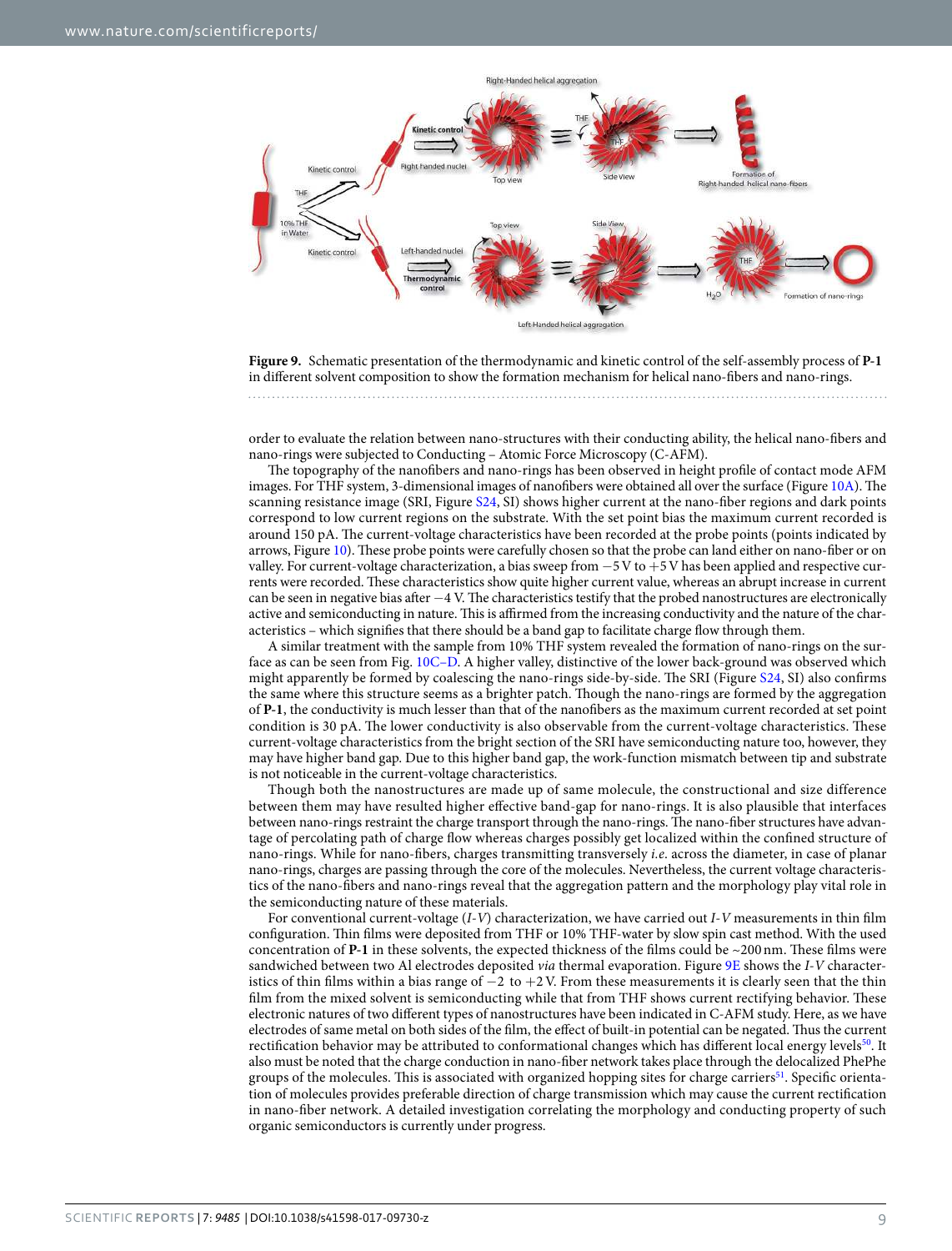

<span id="page-9-0"></span>**Figure 10.**  $(A-D)$  C-AFM analyses of thin film of **P-1** (10 $\mu$ M) prepared from THF  $(A,B)$  and 10% THF  $(C,D)$ . (**A** and **C**) 3D topography of the nanofibers and nano-rings respectively; (**B** and **D**) I-V characteristics of nanofiber and nano-rings obtained from C-AFM. (**E**) Current-voltage characteristics of **P-1**. The thin films of **P-1** have been deposited from different solvents as the legends indicate.

#### **Conclusion**

The mechanistic detail of the solvent controlled self-assembly of a peptide-PDI conjugate in the form of **P-1** has been revealed. The observed experimental results combined with theoretical calculations show that, in THF, **P-1** forms kinetically controlled right-handed helical nano-fibers. In presence of high percentage of water, i.e. in 10% THF, the initial nucleation is kinetically controlled and a left-handed helical nuclei is formed, which grows further in a thermo-dynamically controlled manner. A differential solubilization of the "PhePhe" motif on two sides of the fiber leads to the proper curvature which allow the formation of the nano-rings. C-AFM and I-V characterization studies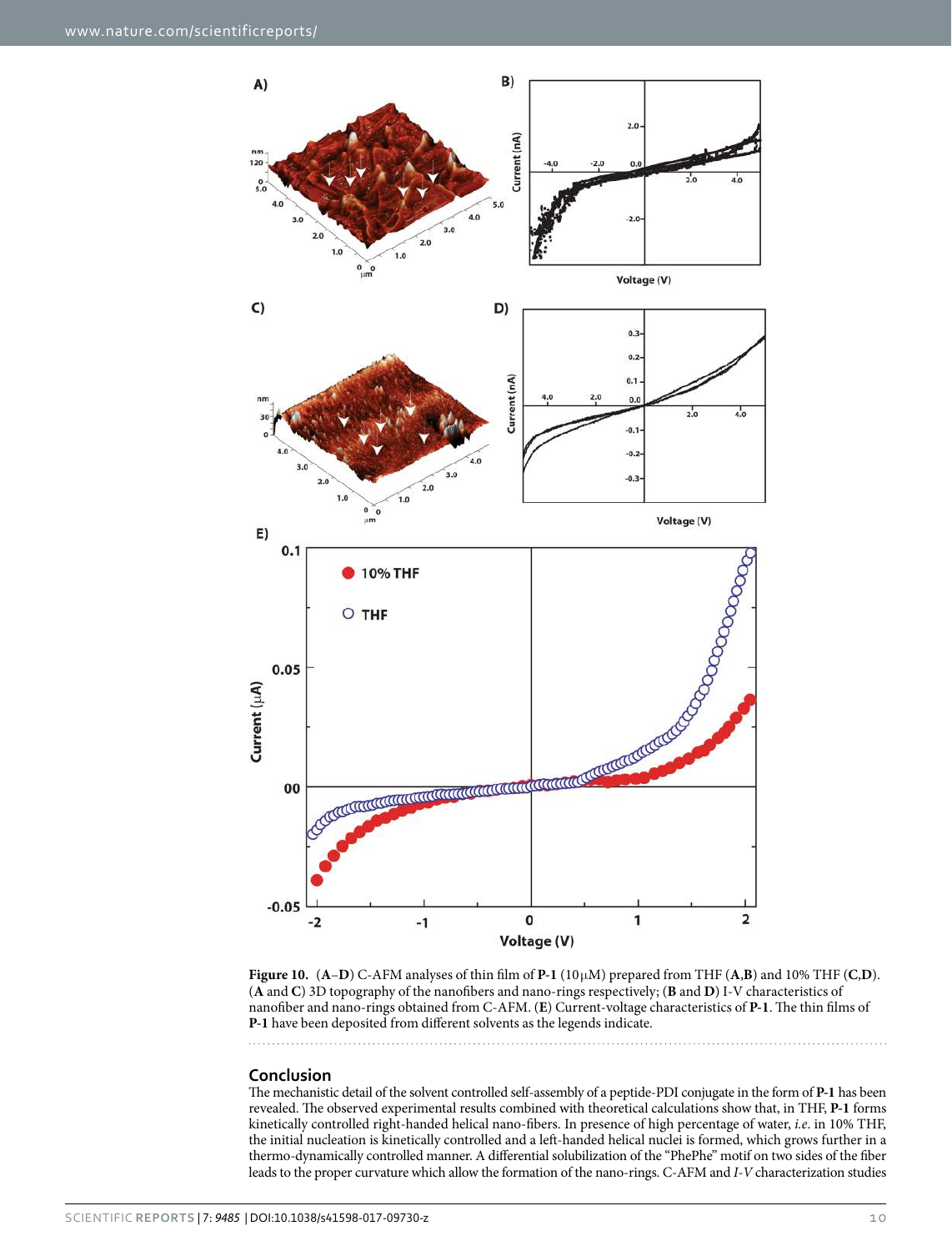of the morphologies show that the nano-fibers are much superior to the nano-rings in their semiconducting behavior. Thin film obtained from mixed solvent was found to be semiconducting while the film from THF showed current rectifying behavior. These observations reveal the critical role of self-organization mechanism towards their applicability and possibility of fine-tuning the semiconducting properties by modulating the morphology of aggregates.

#### **Materials and Methods**

**General.** All the chemicals and reagents used were obtained from Sigma-Aldrich (USA) and used without further purification. All solvents were procured from Merck, India and Spectrochem, India. To prepare samples, Milli-Q water with a conductivity of less than 2µS cm<sup>−1</sup> was used. <sup>1</sup>H NMR, <sup>13</sup>C NMR spectra were recorded on either a Bruker Ascend 600 MHz (Bruker, Coventry, UK) or an Oxford AS400 (Varian) spectrometer. ESI-MS spectra were recorded using a Q-Tof-Micro Quadrupole mass spectrometer (Micromass). MALDI-TOF was measured on a Bruker Autoflex Speed mass spectrometer.

**Synthesis.** Syntheses and characterization of the compounds is given in the Supplementary information.

**Sample preparation.** All the samples were prepared in Class-A volumetric flasks by weighing appropriate amount of the compound and dissolving in the corresponding premixed solvent mixtures. Unless otherwise mentioned, all the working solution were kept undisturbed for at 72 h prior to perform any experiment.

**NMR spectroscopy.** <sup>1</sup>H, <sup>13</sup>C spectra were recorded in deuterated Chloroform (CDCl<sub>3</sub>), dimethyl sulfoxide (DMSO- $d_6$ ), Tetrahydrofuran (THF- $d_8$ ) and heavy water (D<sub>2</sub>O) at 298 K and processed with standard 1D software. Whenever necessary, the NMR spectra were appropriately water suppressed for clarity.

**Absorption and fluorescence spectroscopy.** Absorption and fluorescence spectra were recorded on a Lambda 750 (Perkin Elmer) and a Cary Eclipse (Agilent) spectrophotometers respectively.

**Circular Dichroism (CD) spectroscopy.** The CD spectra of all the samples were recorded by using a 1.2 mL quartz cuvette of 0.5-mm path length with a Jasco J-1500 spectropolarimeter at RT. Spectra were collected at a scan rate 200 nmSec**<sup>−</sup>**<sup>1</sup> and 2-nm bandwidth from 190 to 600 nm with three-times scans for averaging. Before running the sample the solvent was run to correct baseline.

**Fourier transformed infrared spectroscopy (FTIR).** The 72 h aged solutions of **P-1** were freeze-dried. KBr pellets were prepared by mixing the freeze-dried samples and oven dried KBr. The spectra were recorded on a Nicolet is 10 spectrometer. The baseline was subtracted from the obtained absorbance intensity in each case.

**FESEM.** FESEM samples were prepared by casting a drop of dilute solution on a silicon wafer and air dried for at least 1 day. The samples with desired solvent compositions were prepared and incubated for at least 72 days before casting on the silicon wafer. For time dependent morphology analyses, samples were drop casted at the specified times. FESEM images were taken using a SIGMA ZEISS microscope.

**TEM.** A 5 µL very dilute solution of the sample was casted on the carbon coated copper grid (300 mesh Cu grid with thick carbon film from Pacific Grid Tech, USA) and allowed to air dry for 2 minutes and then the excess sample was bloated with a tissue paper. The grid was then air dried for 1 day. The samples with desired solvent compositions were prepared and incubated for at least 3 days before casting on the grid. TEM images were taken in JEOL JEM-2100 microscopes.

**Calculation of**  $\alpha_{\text{agg}}(T)$ **.** The mole fraction of aggregate ( $\alpha_{\text{agg}}(T)$ ) was estimated by using Equation<sup>[52](#page-12-12)</sup>,

$$
\alpha_{\text{agg}}(T) \approx (A(T) - A_{\text{mon}})/(A_{\text{agg}} - A_{\text{mon}})
$$

where,  $\alpha_{\text{agg}}(T)$  is the mole fraction of aggregate at temperature T, and  $A_{\text{mon}}$ ,  $A(T)$ , and  $A_{\text{agg}}$  are the absorbance at 517 nm for the monomer, the solution at temperature at temperature T, and the pure aggregate solutions respectively.

**Conductive AFM.** The C-AFM had been carried out with drop casted film on doped Si substrates. The films were dried in closed ambient condition for a day and then dusted off by slow  $\rm N_2$  gas blowing. C-AFM characteristics were measured using a NT-MDT NTEGRA Aura Atomic Force Microscope. A gold coated highly conductive tip was used to probe at 10 kHz. The C-AFM has a gold coated tip as biasing electrode. Doped Si substrate is highly conducting and could serve the purpose of ground electrode. The set point bias and current were fixed at 300 mV and 0.1 nA respectively.

**Electrical characterization.** Thin films have been prepared from solutions of **P-1** in appropriate solvent(s). Spin-coating at 1000 rpm has been applied to fabricate the thin films on Aluminum coated glass substrates. Top electrode is thermally evaporated Al on the thin films. I-V characteristics were taken by Keithley 2450 source measure unit.

**Computational details for geometry optimization of P-1.** Geometry optimization of **P-1** was per-formed using density functional theory (DFT) provided by DMol3 code<sup>[53,](#page-12-13) [54](#page-12-14)</sup> using Gaussian09 software<sup>[55](#page-12-15)</sup>. Three initial structures (Figure [S20A–C,](http://S20A�C) SI) were optimized using semi-empirical method AM1<sup>[56](#page-12-16)</sup> with zero differential overlap (ZDO) basis sets. The optimized geometries obtained from semi-empirical calculations were further optimized using UB3LYP [57](#page-12-17)-[59](#page-12-18) and 6-31G9(d) basis sets which are shown in Figure S20D-F (SI). On comparing the energies of these con-figurations, geometry (D) is found to be energetically favorable (shown in Fig. [8A\)](#page-7-1) than the other two. Since electronic structure calculation of PDI dimer is intractable using DFT due to its com-plex large structure, density-functional tight binding (DFTB)<sup>[60,](#page-12-19) [61](#page-12-20)</sup> method is used to calculate the energy of the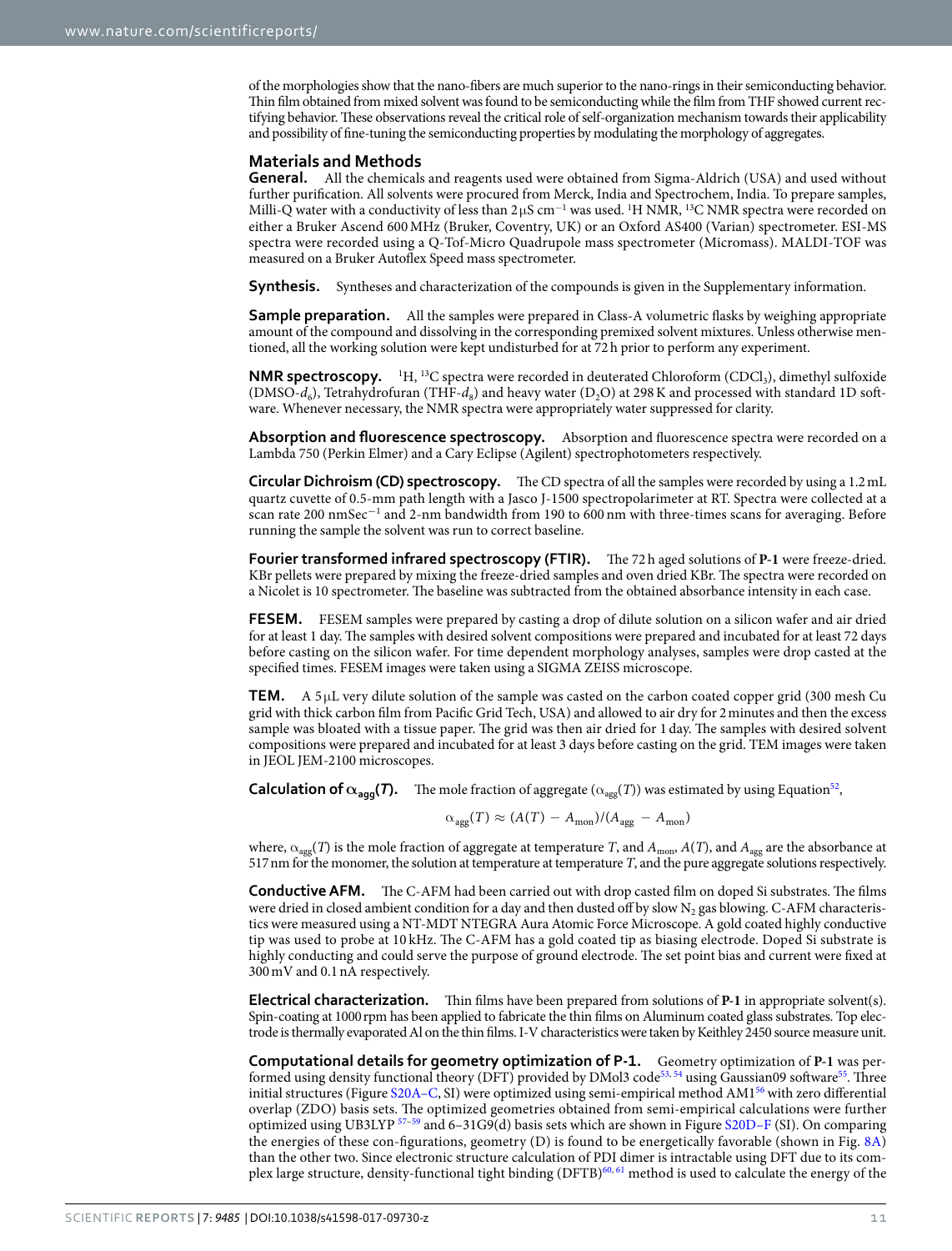dimer with different rotation angles. The calculations in DFTB are performed within DFT framework using either Slater-Koster integrals or from reference structures from DFT calculations. The binding energies of the dimers are calculated from the difference in energies between the dimer and the two monomers. The dimer with a rotation angle −55.20 degree is found to have the lowest binding energy (−10.81 kcal/mol) in compare to the dimers with other angles of rotation. This conformation can lead to a left handed stacking through significant  $\pi-\pi$  interactions. Moreover, inter-motif OH··O distances between carboxyl group of the side chain and amide oxygen of PDI are within a hydrogen bond distance. Thus, this configuration of the dimer can act as a motif to the thermodynamically stable nano-rings. (Figure [8B\)](#page-7-1) shows the stacking arrangement of **P-1** molecules along z axis in order to form the nucleus of the aggregates. This result matches well with our experimental findings where the **P-1** molecules stack in the thermodynamically controlled structure to form nano-rings.

#### **References**

- <span id="page-11-0"></span>1. Babu, S. S., Praveen, V. K. & Ajayaghosh, A. Functional π-Gelators and Their Applications. Chem. Rev. **114**, 1973–2129 (2014).
- 2. Hoeben, F. J. M., Jonkheijm, P., Meijer, E. W. & Schenning, A. P. H. J. About Supramolecular Assemblies of π-Conjugated Systems. Chem. Rev. **105**, 1491–1546 (2005).
- <span id="page-11-1"></span>3. Lehn, J.-M. Perspectives in Chemistry—Steps towards Complex Matter. Angew. Chem. Int. Ed. **52**, 2836–2850 (2013).
- <span id="page-11-2"></span> 4. Ogi, S., Sugiyasu, K., Manna, S., Samitsu, S. & Takeuchi, M. Living supramolecular polymerization realized through a biomimetic approach. Nat. Chem. **6**, 188–195 (2014).
- 5. Hudson, Z. M., Lunn, D. J., Winnik, M. A. & Manners, I. Colour-tunable fluorescent multiblock micelles. Nat. Commun. **5**, No. 3372  $(2014)$
- 6. Kang, J. et al. A rational strategy for the realization of chain-growth supramolecular polymerization. Science **347**, 646–651 (2015).
- <span id="page-11-3"></span>7. Jain, A. & George, S. J. New directions in supramolecular electronics. Mater. Today **18**, 206–214 (2015).
- <span id="page-11-4"></span> 8. Yamauchi, M., Ohba, T., Karatsu, T. & Yagai, S. Photoreactive helical nanoaggregates exhibiting morphology transition on thermal reconstruction. Nat. Commun. **6**, No. 8936 (2015).
- 9. Merg, A. D. et al. Peptide-Directed Assembly of Single-Helical Gold Nanoparticle Superstructures Exhibiting Intense Chiroptical Activity. J. Am. Chem. Soc. **138**, 13655–13663 (2016).
- 10. Lee, C. C., Grenier, C., Meijer, E. W. & Schenning, A. P. H. J. Preparation and characterization of helical self-assembled nanofibers. Chem. Soc. Rev. **38**, 671–683 (2009).
- <span id="page-11-5"></span>11. Yang, M. & Kotov, N. A. Nanoscale helices from inorganic materials. J. Mater. Chem. **21**, 6775–6792 (2011).
- <span id="page-11-6"></span> 12. Kulkarni, C. et al. Dipole-Moment-Driven Cooperative Supramolecular Polymerization. J. Am. Chem. Soc. **137**, 3924–3932 (2015). 13. Brizard, A. et al. Counterion, Temperature, and Time Modulation of Nanometric Chiral Ribbons from Gemini-Tartrate Amphiphiles. J. Am. Chem. Soc. **129**, 3754–3762 (2007).
- <span id="page-11-16"></span>14. Hu, J. et al. Self-Assembled Sugar-Substituted Perylene Diimide Nanostructures with Homochirality and High Gas Sensitivity. Adv. Funct. Mater. **22**, 4149–4158 (2012).
- 15. Huang, Y., Hu, J., Kuang, W., Wei, Z. & Faul, C. F. J. Modulating helicity through amphiphilicity-tuning supramolecular interactions for the controlled assembly of perylenes. Chem. Commun. **47**, 5554–5556 (2011).
- 16. Anuradha, L. D. D., Al Kobaisi, M. & Bhosale, S. V. Right handed chiral superstructures from achiral molecules: self-assembly with a twist. Sci. Rep. **5**, 15652 (2015).
- <span id="page-11-7"></span>17. Stals, P. J. M. et al. Symmetry Breaking in the Self-Assembly of Partially Fluorinated Benzene-1,3,5-tricarboxamides. Angew. Chem. Int. Ed. **124**, 11459–11463 (2012).
- <span id="page-11-8"></span>18. Pashuck, E. T. & Stupp, S. I. Direct Observation of Morphological Tranformation from Twisted Ribbons into Helical Ribbons. J. Am. Chem. Soc. **132**, 8819–8821 (2010).
- 19. Ahmed, S., Mondal, J. H., Behera, N. & Das, D. Self-Assembly of Peptide-Amphiphile Forming Helical Nanofibers and in Situ Template Synthesis of Uniform Mesoporous Single Wall Silica Nanotubes. Langmuir **29**, 14274–14283 (2013).
- 20. Singh, N., Kumar, M., Miravet, J. F., Ulijn, R. V. & Escuder, B. Peptide-Based Molecular Hydrogels as Supramolecular Protein Mimics. Chem. Eur. J. **23**, 981–993 (2017).
- <span id="page-11-9"></span>21. Dasgupta, A., Mondal, J. H. & Das, D. Peptide hydrogels. RSC Advances **3**, 9117–9149 (2013).
- <span id="page-11-10"></span>22. Reches, M. & Gazit, E. Casting Metal Nanowires Within Discrete Self-Assembled Peptide Nanotubes. Science **300**, 625–627 (2003).
- 23. Gazit, E. Self-assembled peptide nanostructures: the design of molecular building blocks and their technological utilization. Chem. Soc. Rev. **36**, 1263–1269 (2007).
- 24. Adler-Abramovich, L. & Gazit, E. The physical properties of supramolecular peptide assemblies: from building block association to technological applications. Chem. Soc. Rev. **43**, 6881–6893 (2014).
- <span id="page-11-11"></span>25. Guo, C. et al. Expanding the Nanoarchitectural Diversity Through Aromatic Di- and Tri-Peptide Coassembly: Nanostructures and Molecular Mechanisms. ACS Nano **10**, 8316–8324 (2016).
- <span id="page-11-12"></span> 26. Engelkamp, H., Middelbeek, S., J. M., R. & Nolte Self-Assembly of Disk-Shaped Molecules to Coiled-Coil Aggregates with Tunable Helicity. Science **284**, 785–788 (1999).
- 27. Wurthner, F. & Stolte, M. Naphthalene and perylene diimides for organic transistors. Chem. Commun. **47**, 5109–5115 (2011).
- 28. Wurthner, F. Perylene bisimide dyes as versatile building blocks for functional supramolecular architectures. Chem. Commun., 1564–1579 (2004).
- <span id="page-11-13"></span>29. Ball, M. et al. Macrocyclization in the Design of Organic n-Type Electronic Materials. J. Am. Chem. Soc. **138**, 12861–12867 (2016).
- <span id="page-11-14"></span> 30. Chen, S., Slattum, P., Wang, C. & Zang, L. Self-Assembly of Perylene Imide Molecules into 1D Nanostructures: Methods, Morphologies, and Applications. Chem. Rev. **115**, 11967–11998 (2015).
- 31. Spillmann, C. M., Naciri, J., Anderson, G. P., Chen, M.-S. & Ratna, B. R. Spectral Tuning of Organic Nanocolloids by Controlled Molecular Interactions. ACS Nano **3**, 3214–3220 (2009).
- <span id="page-11-15"></span> 32. Pramanik, B. et al. A Viologen–Perylenediimide Conjugate as an Efficient Base Sensor with Solvatochromic Property. ChemPhysChem **18**, 245–252 (2017).
- <span id="page-11-17"></span> 33. Adachi, M., Murata, Y. & Nakamura, S. Spectral Similarity and Difference of Naphthalenetetracarboxylic Dianhydride, Perylenetetracarboxylic Dianhydride, and Their Derivatives. J. Phys. Chem. **99**, 14240–14246 (1995).
- <span id="page-11-20"></span> 34. Huang, Y., Yan, Y., Smarsly, B. M., Wei, Z. & Faul, C. F. J. Helical supramolecular aggregates, mesoscopic organisation and nanofibers of a perylenebisimide-chiral surfactant complex via ionic self-assembly. J. Mater. Chem. **19**, 2356–2362 (2009).
- <span id="page-11-18"></span> 35. Datar, A., Balakrishnan, K. & Zang, L. One-dimensional self-assembly of a water soluble perylene diimide molecule by pH triggered hydrogelation. Chem. Commun. **49**, 6894–6896 (2013).
- <span id="page-11-19"></span> 36. Wang, W., Wang, L., Palmer, B. J., Exarhos, G. J. & Li, A. D. Q. Cyclization and Catenation Directed by Molecular Self-Assembly. J. Am. Chem. Soc. **128**, 11150–11159 (2006).
- 37. Han, J. J., Shaller, A. D., Wang, W. & Li, A. D. Q. Architecturally Diverse Nanostructured Foldamers Reveal Insightful Photoinduced Single-Molecule Dynamics. J. Am. Chem. Soc. **130**, 6974–6982 (2008).
- 38. Backes, C., Schunk, T., Hauke, F. & Hirsch, A. Counterion effect on the aggregation of anionic perylene dyes and the influence on carbon nanotube dispersion efficiencies. J. Mater. Chem. **21**, 3554–3557 (2011).